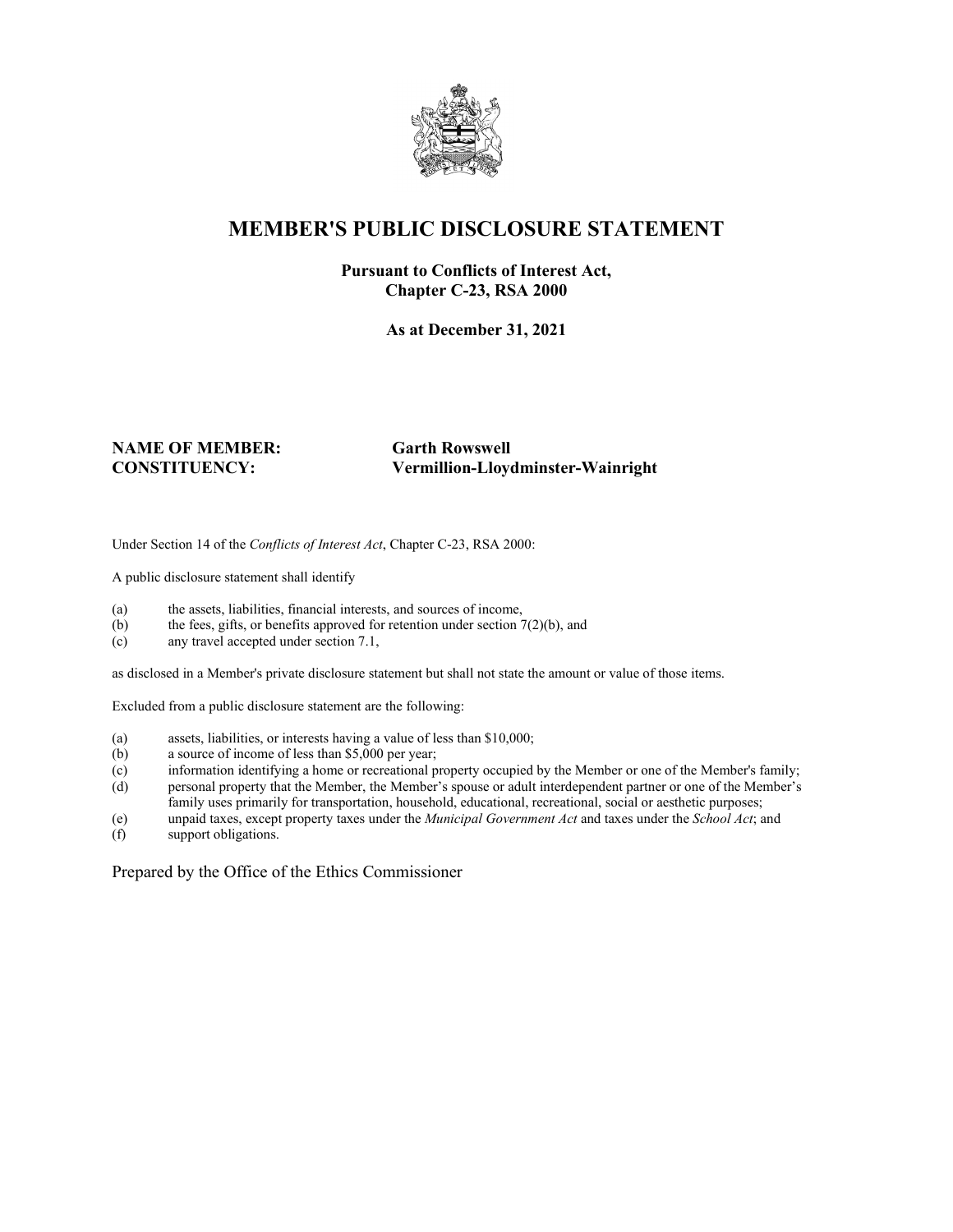#### **PUBLIC DISCLOSURE STATEMENT FOR GARTH ROWSWELL**

### **FORM 1: MEMBER (Garth Rowswell)**

| <b>INCOME</b>                                                                                   |                                                                                                                                                                                                                                                                                                                                                                                                                 |
|-------------------------------------------------------------------------------------------------|-----------------------------------------------------------------------------------------------------------------------------------------------------------------------------------------------------------------------------------------------------------------------------------------------------------------------------------------------------------------------------------------------------------------|
| <b>Source</b>                                                                                   | <b>Nature of Income</b>                                                                                                                                                                                                                                                                                                                                                                                         |
| <b>Province of Alberta</b>                                                                      | <b>MLA</b> Indemnity                                                                                                                                                                                                                                                                                                                                                                                            |
| <b>Edward Jones</b>                                                                             | Succession payment and partnership returns                                                                                                                                                                                                                                                                                                                                                                      |
| <b>ASSETS</b>                                                                                   |                                                                                                                                                                                                                                                                                                                                                                                                                 |
| <b>Real Property</b>                                                                            | Primary Residence<br><b>Secondary Residence</b><br>Time Share                                                                                                                                                                                                                                                                                                                                                   |
| <b>Bank, Trust Company or Other Financial</b><br><b>Institution</b>                             | <b>CIBC</b>                                                                                                                                                                                                                                                                                                                                                                                                     |
| <b>Publicly Traded Securities (stocks and bonds)</b><br>and Registered Retirement Savings Plans | <b>RRSP:</b> Bank of Nova Scotia, Baytex Energy<br>Corp, Emera Inc., Enbridge Inc, Manulife<br>Financial Corp., Pembina Pipeline Corp.,<br>Toronto-Dominion Bank, Capital Group Global<br>Equity FD, Eddgepoint Global Portfolio Series A<br>RBC Select Conservative Portfolio Fund, BCE<br>Inc Com New, Crescent Point Energy Corp.,<br>Manulife Bank Premiun ISA CDN NL; TFSA:<br>Trican Well Service Limited |
| <b>Canada Savings Bonds, Guaranteed</b><br><b>Investment Certificates</b>                       | n/a                                                                                                                                                                                                                                                                                                                                                                                                             |
| <b>Mutual Funds</b>                                                                             | n/a                                                                                                                                                                                                                                                                                                                                                                                                             |
| <b>Annuities and Life Insurance Policies</b>                                                    | MLA Group Plan                                                                                                                                                                                                                                                                                                                                                                                                  |
| <b>Pension Rights</b>                                                                           | n/a                                                                                                                                                                                                                                                                                                                                                                                                             |
| <b>Other Assets</b>                                                                             | n/a                                                                                                                                                                                                                                                                                                                                                                                                             |
| <b>Gifts and Personal Benefits</b>                                                              | n/a                                                                                                                                                                                                                                                                                                                                                                                                             |
| <b>Travel on Non-commercial Aircraft</b>                                                        | n/a                                                                                                                                                                                                                                                                                                                                                                                                             |
| <b>LIABILITIES</b>                                                                              |                                                                                                                                                                                                                                                                                                                                                                                                                 |
| <b>Mortgages</b>                                                                                | TD                                                                                                                                                                                                                                                                                                                                                                                                              |
| <b>Loans or Lines of Credit</b>                                                                 | n/a                                                                                                                                                                                                                                                                                                                                                                                                             |
| <b>Guarantees</b>                                                                               | Private loan                                                                                                                                                                                                                                                                                                                                                                                                    |
| Other                                                                                           | n/a                                                                                                                                                                                                                                                                                                                                                                                                             |
| <b>FINANCIAL INTERESTS</b>                                                                      |                                                                                                                                                                                                                                                                                                                                                                                                                 |
| <b>Edward Jones</b>                                                                             |                                                                                                                                                                                                                                                                                                                                                                                                                 |